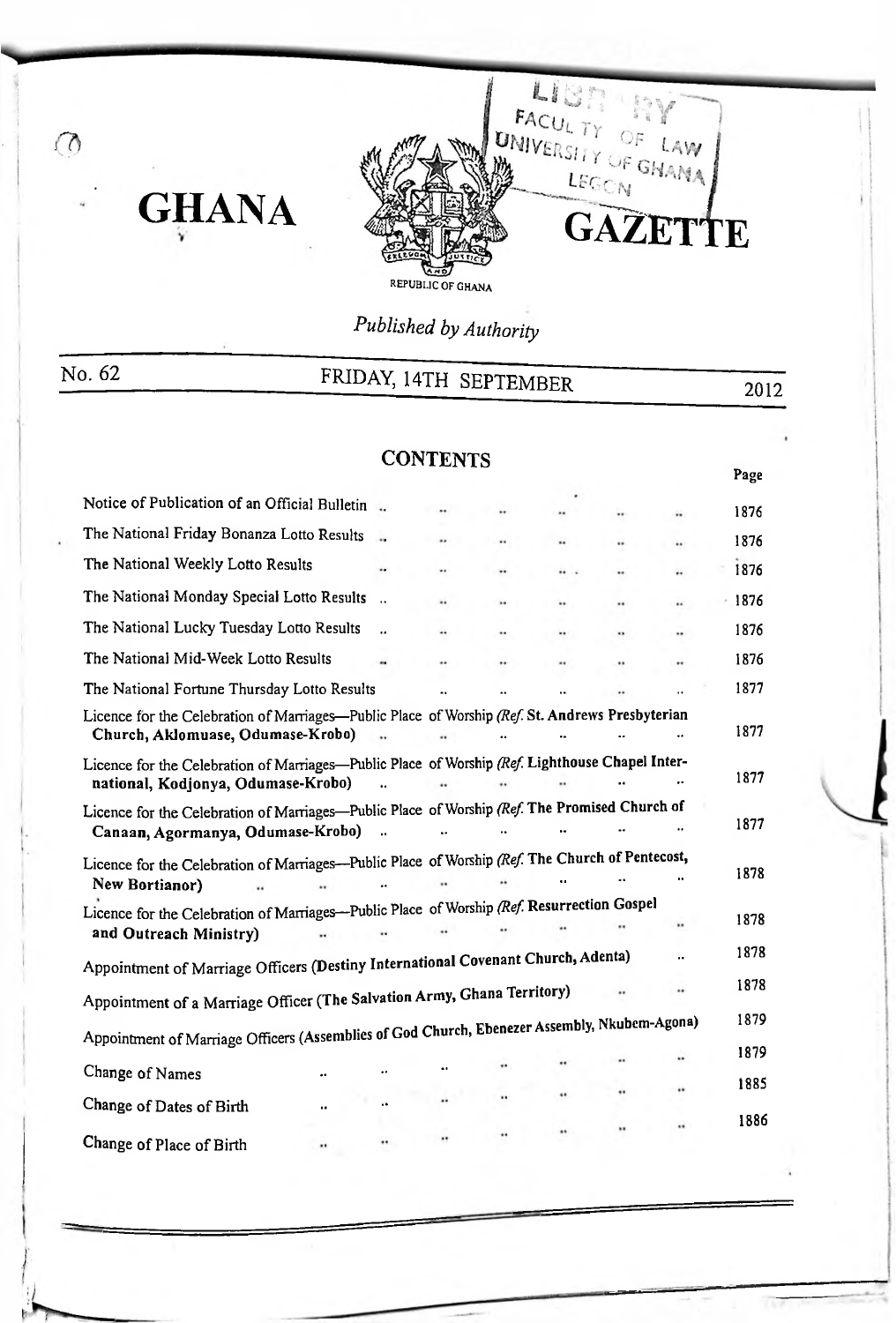#### NOTICE OF PUBLICATION OF AN OFFICIAL BULLETIN

#### LOCAL GOVERNMENT No. 31

is published today SUMMARY OF CONTENTS

#### General

Page 1045 1055 Imposition ofRates and Fee-Fixing Resolution, 2012—Birim Central Municipal Assembly Supplementary Fee-Fixing Resolution, 2012—Accra Metropolitan Assembly ..

#### THE NATIONAL FRIDAY BONANZA LOTTO RESULTS

It is hereby certified that a National Friday Bonanza Lotto Draw was held on Friday, 7th September, 2012 in accordance with the provisions of the National Weekly Lotto Act, 2006 (Act 722) and the Regulations published thereunder and that the following numbers were drawn in successive order:

 $75-36-41-13-26$ 

SIGNED *Director-General ofNational LotteryAuthority*

#### THE NATIONAL WEEKLY LOTTO RESULTS

It is hereby certified that a National Weekly Lotto Draw was held on Saturday, 8th September, 2012 in accordance with the provisions of the National Weekly Lotto Act, 2006 (Act 722) and the Regulations published thereunder and that the following numbers were drawn in successive order:

 $90-68-69-70-47$ 

SIGNED

*Director-General ofNational LotteryAuthority*

#### THE NATIONAL MONDAY SPECIAL LOTTO RESULTS

It is hereby certified that a National Monday Special Lotto Draw was held on Monday, 10th September, 2012 in accordance with the provisions of the National Weekly Lotto Act, 2006 (Act 722) and the Regulations published thereunder and that the following numbers were drawn in successive order:

 $55 - 89 - 22 - 46 - 40$ 

#### **SIGNED**

*Director-General ofNational Lottery Authority*

### THE NATIONAL LUCKY TUESDAY LOTTO RESULTS

It is hereby certified that a National Lucky Tuesday Lotto Draw was held on Tuesday, 11th September, 2012 in accordance with the provisions of the National Weekly Lotto Act, 2006 (Act 722) and the Regulations published thereunder and that the following numbers were drawn in successive order:

 $17-44-5-68-77$ 

*Authority Director-General ofNational Lottery* SIGNED

## THE NATIONAL MID-WEEK LOTTO RESULTS

za estas estas estas estas estas estas estas estas estas estas estas estas estas estas estas estas estas estas estas estas estas estas estas estas estas estas estas estas estas estas estas estas estas estas estas estas est

that the following numbers were drawn in successive order:<br> $39 - 24 - 75 - 47 - 58$ It is hereby certified that a National Mid-Week Lotto Draw was held on Wednesday, 12th September, 2012 in accordance with the provisions of the National Weekly Lotto Act, 2006 (Act 722) and the Regulations published thereunder and

*Authority* SIGNED *Director-General ofNational Lottery*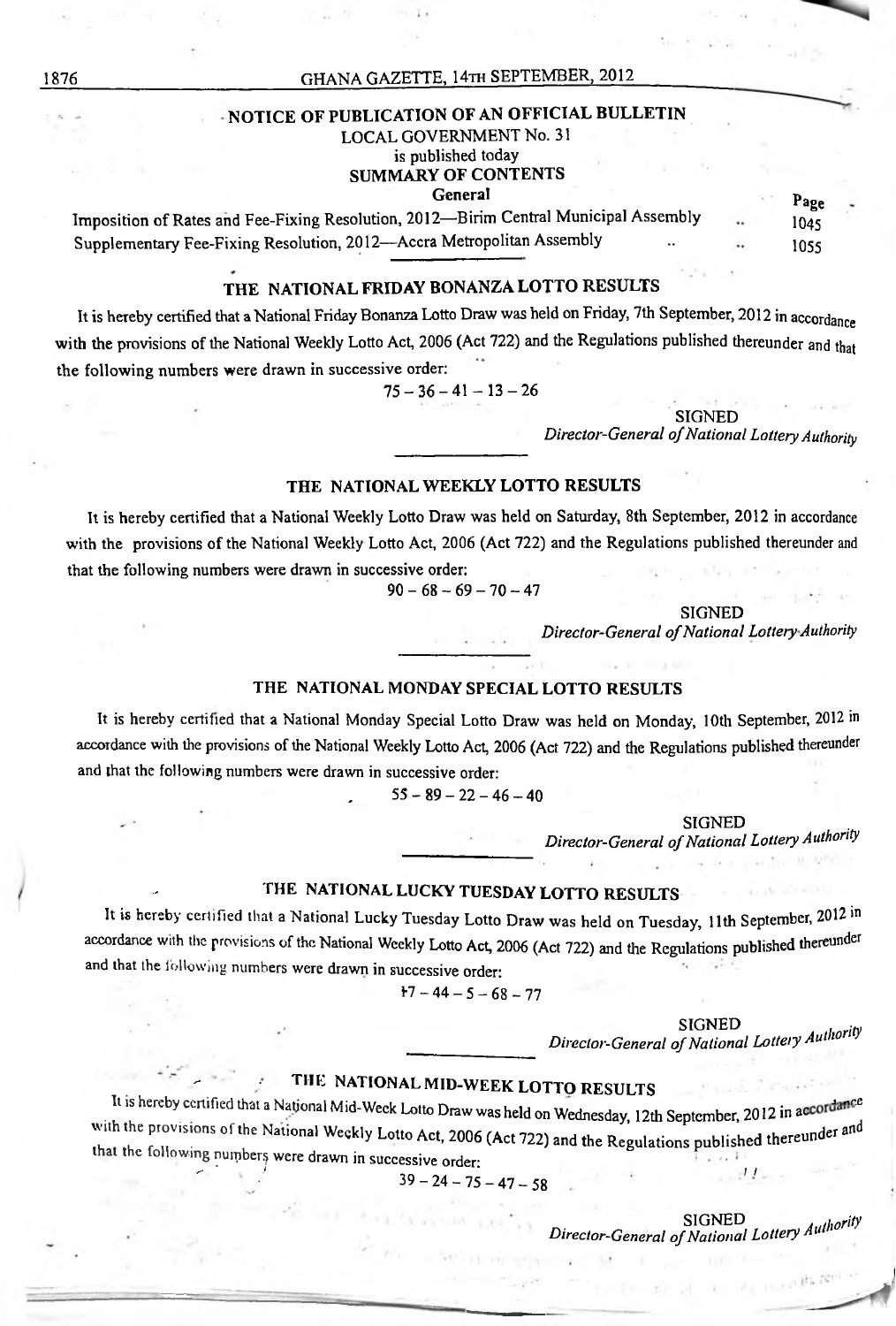# **CHANA GAZETTE, 14TH SEPTEMBER, 2012**<br>THE NATIONAL FORTUNE TIME THE SEPTEMBER, 2012

#### National Fortune Thursday LOTTO RESULTS THE NATIONAL FORTUNE It is hereby certified that a National Fortun

- Lotto Draw was held on Thursday, 13th September, 2012 1877<br>
IRURSDAY LOTTO RESULTS<br>
ay Lotto Draw was held on Thursday, 13th September, 2012<br>
<sup>1</sup>successive order:<br>
<sup>1 Successive order:<br>
<sup>13</sup></sup> <sup>l</sup>ational Weekl were drawn in in accordance with the provisions of the Nation thereunder and that the following numbers

 $37 - 56 - 73 - 22 - 5$ 

SIGNED *Director-General ofNational Lottery Authority*

### FUBLIC PLACE OF WORSHIP<br>LICENCE FOR THE CELEBRATION OF MARRIAGES PUBLIC PLACE OF WORSHIP

as amended, I, Golda mentioned public place of worship for the celebration of Marriages: Under the provisions of section 8, subsection (1) of the Marriage Ordinance (Cap. 127) Asante, Deputy Director, Office of the Regional Co-ordinating Comes I, Eastern Region, do hereby license the under

St. Andrews Presbyterian Church Aklomuase Odumase-Krobo.

Given under my hand at the Office of the Regional Co-ordinating Council, Koforidua, this 30th day of August, 2012.

GOLDA ASANTE *Deputy Director* for: *Hon. Regional Minister*

#### PUBLIC PLACE OF WORSHIP LICENCE FOR THE CELEBRATION OF MARRIAGES

Under the provisions of section 8, subsection (1) of the Marriage Ordinance (Cap. 127) as amended, I, Golda Asante, Deputy Director, Office of the Regional Co-ordinating Council, Eastern Region, do hereby license the under mentioned public place of worship for the celebration of Marriages:

Lighthouse Chapel International Kodjonya Odumase-Krobo.

Given under my hand at the Office of the Regional Co-ordinating Council, Koforidua, this 29th day of August, 2012.

> GOLDA ASANTE *Deputy Director* fbr: *Hon. Regional Minister*

### PUBLIC PLACE OF WORSHIP LICENCE FOR THE CELEBRATION OF MARRIAGES

Oppong-Ntim, Assistant Director IIB, Office of the Regional Co-ordinating Council, Eastern Region, do hereby license the under mentioned public place of worship for the celebration of Marriages: Under the provisions of section 8, subsection (1) of the Marriage Ordinance (Cap. 127) as amended, 1, Kwame

Odumase-Krobo. **Example 2011** Council, Koforidua, this 15th day of February, 2011. The Promised Church of Canaan Agormanya

Given under my hand at the Office of the Regional  $Co-01$ 

KWAME OPPONG-NTIM *Assistant Director 1IB* for: *Hon. Regional Minister*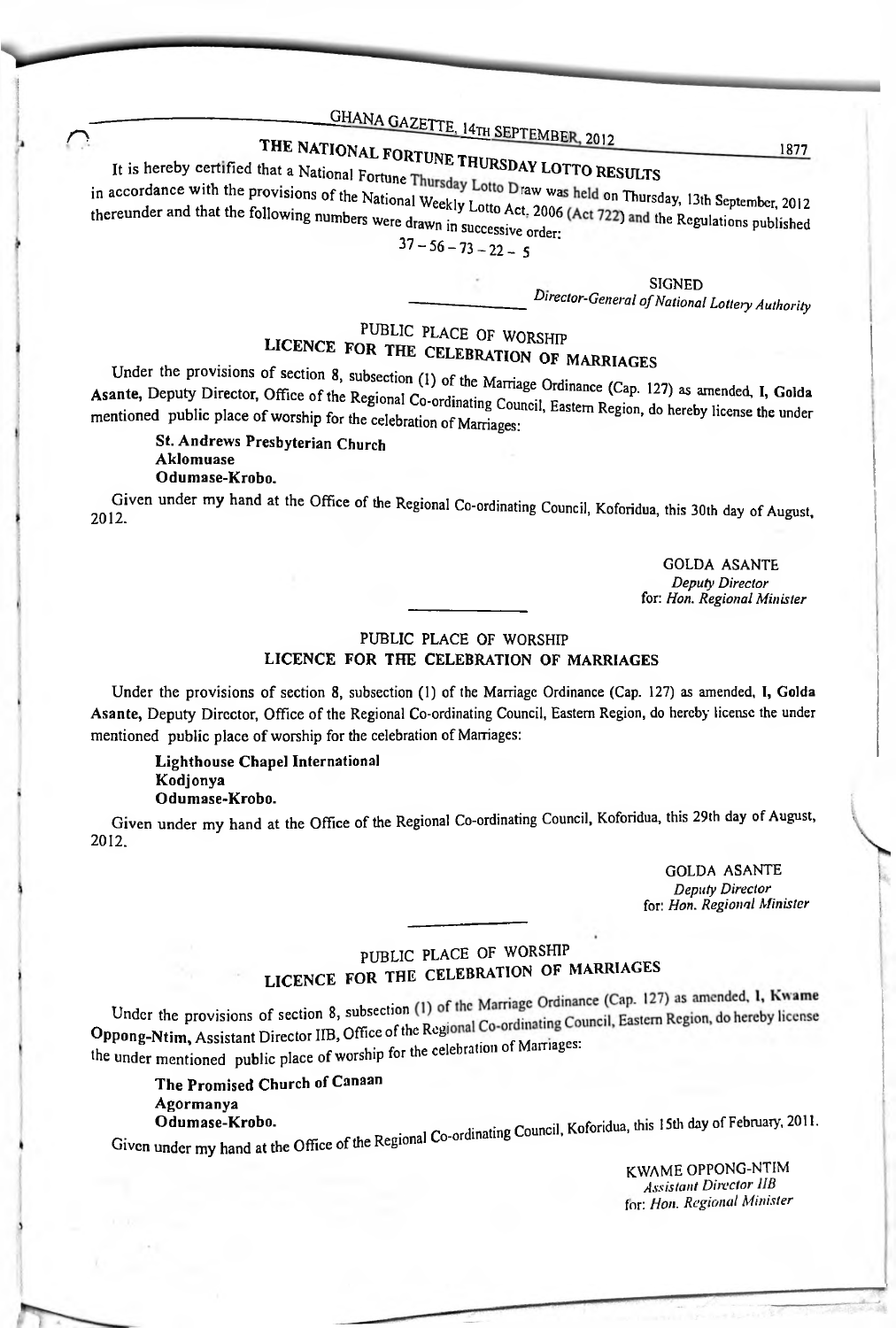#### PUBLIC PLACE OF WORSHIP LICENCE FOR THE CELEBRATION OF MARRIAGES

I, E. K. Nyagbe, Ag. Regional Co-ordinating Director, Office of the Greater Accra Regional Co-ordinating  $\overline{C_{\text{Ouncil}}}$ do hereby license the following public place of worship for the celebration of Marriages: Under the provisions of section 8, subsection (1) of the Marriages Ordinance (Cap. 127) as amended LICENCE FOR THE CELEBRATION OF MARRIAGES<br>Under the provisions of section 8, subsection (1) of the Marriages Ordinance (Cap. 127) as amende<br>I, E. K. Nyagbe, Ag. Regional Co-ordinating Director, Office of the Greater Accra R

#### 'The Church of Pentecost,

#### New Bortianor.

of Jure, 2012. Given under my hand at the Office of the Greater Accra Regional Co-ordinating Council, Accra, this 25th day

> E. K. NYAGBE *Ag. Regional Co-ordinating Director* fbr *Regional Minister*

*L*

#### PUBLIC PLACE OF WORSHIP LICENCE FOR THE CELEBRATION OF MARRIAGES

Under the provisions of section 8, subsection (1) of the Marriages Ordinance (Cap. 127) as amended, J. E. K. Nyagbe, Ag. Regional Co-ordinating Director, Office of the Greater Accra Regional Co-ordinating Council, do hereby license the following public place of worship for the celebration of Marriages:

#### Resurrection Gospel and Outreach Ministry

Given under my hand at the Office of the Greater Accra Regional Co-ordinating Council, Accra, this 11th day of September, 2012.

> E. K. NYAGBE *Ag. Regional Co-ordinating Director* fbr *Regional Minister* .

#### APPOINTMENT OF MARRIAGE OFFICERS

Under the provisions of section 38 of the Marriages Act, 1884 - 1985 (Cap. 127) and the Ministers Functions Instrument, 1971 (L.I. 707), the following Minister of Religions are hereby appointed as Marriage Officers for Destiny International Covenant Church, Adenta.

Rt. Rev. (Bishop) Immanuel Lovell Anim-Yeboah Rev. Grace Elizabeth Anim-Yeboah

Made this 5th day of September, 2012.

Dr. BENJAMIN KUNBUOR *Attorney-General and Ministerfor Justice*

#### APPOINTMENT OF *A* MARRIAGE OFFICER

Listrument, 1971 (L.I. 707), the following Minister of Religion is hereby appointed as a Marriage Officer for The Salvation Army, Ghana Territory. Jnder 'he govisions of section <sup>38</sup> of the Maniages Act, io84 - <sup>1985</sup> (Cap. 127) and the Ministers Functions

John Kwame Arthur Made this 30th day of July, 2012.

> Dr. BENJAMIN KUNBUOR *Attorney-General and Ministerfor*

/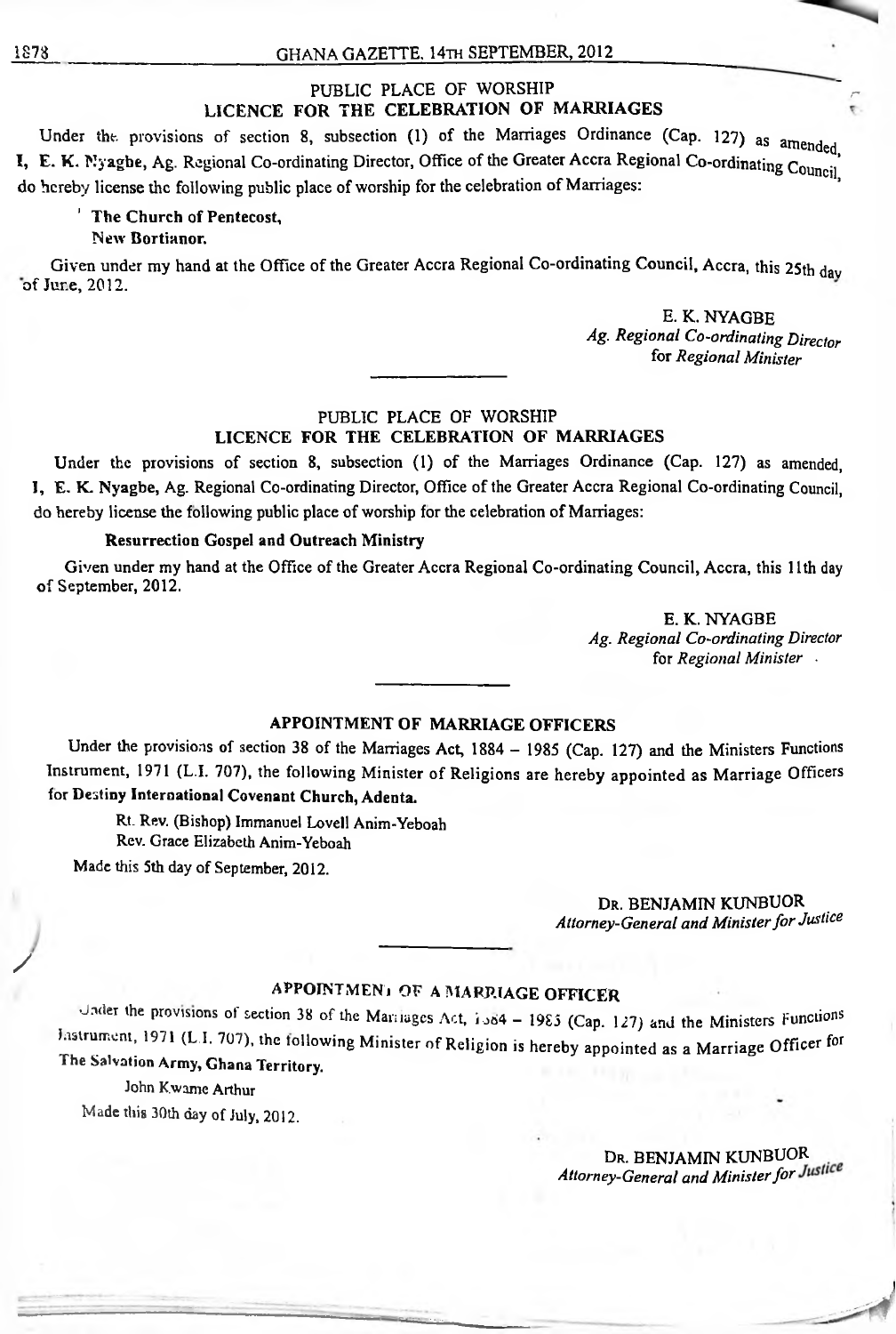# APPOINTMENT OF MARRIAGE OFFICERS

Under the provisions of section 38 of the Marriages Act, 1884 – 1985 (Cap. 127) and the Ministers Functions Instrument, 1971 (L.I. 707), the following Minister of Religions are hereby appointed as Marriage Officers

for Assemblies of God Church (Ebenezer Assembly), Nkubem-Agona. Reverend Adumuah Bossman Baiden Reverend Daniel Oduro

Made this 5th day of September, 2012.

#### DR. BENJAMIN KUNBUOR Attorney-General and Minister for Justice

### **CHANGE OF NAMES**

5239. Mr. Todd Freeman Smith, a Doctor of Sight for Africa, Darkuman, Accra and of H/No. 301, 8th Lane, Awoshie, wishes to be known and called Mr. Kwame Freeman Smith with effect from 10th September, 2012. All

5240. Mr. Mohammed Ahmed, an Auto-Mechanic, c/o Mark Appiah Brobbey, P.O. Box 19703, Accra-North, wishes to be known and called Mr. Dennis Tes Korley with effect from 25th January, 2011. All documents bearing his

5241. Mr. Lawrence Awadetsi, a National Service Personnel of Food and Drugs Board, Ho and of H/No. IA 81, Community 1, wishes to be known and called Mr. Lawrence Kwabla Adanu Bamidele Nugbienyo with effect from 6th September, 2012. All documents bearing his former name are still valid.

5242. Miss Comfort Nanyinea Luobu, a.k.a. Miss Luobu N. Comfort, a Student of Jirapa Nurses and Midwifery Training College, c/o Nadowli District Health Director, P.O. Box 3, Nadowli, wishes to be known and called Miss Comfort Nanyinea Luobu with effect from 27th August, 2012. All documents bearing her former names are still valid.

5243. Miss Comfort Achiaa Bediako, a Teacher of Kwamang Presbyterian Senior High School, Kwamang-Ashanti and of P.O. Box 480, Kwadaso-Kumasi, wishes to be known and called Mrs. Comfort Achiaa Ntiamoah with effect from 2nd August, 2009. All documents bearing her former name are still valid.

5244. Miss Francisca Seidu, a Trader and of P.O. Box GP 3233, Accra-Central, wishes to be known and called Mrs. Francisca Simpiney-Mensah with effect from 8th December, 2001. All documents bearing her former name are still valid.

5245. Miss Benedicta Otum, a.k.a. Miss Benedicta Kabuki Otum, a.k.a. Miss Benedicta Mirabel Kabuki Otum, an Accountant of Believers Loveworld, Buduburam, c/o Essuman Christopher, P.O. Box AN 57, Accra-North, Wishes to be known and called Mrs. Benedicta Mirabel Kabuki Mayson with effect from 18th June, 2011. All documents bearing her former names are still valid.

5246. Miss Millicent Amoah, a Relocation Services Manager of Brookside Services Consultancy, West Legon, Accra and of H/No. P 38, Hydraform Estates, Spintex Road, wishes to be known and called Mrs. Millicent Akosua Biney with effect from 23rd October, 2010. All documents bearing her former name are still valid.

5247 Mr. Francis Abas, a Civil Servant of Ghand Civil Aviation Authority, Airport, Accra and of 31 Old Akuaba Street, Plant Pool, Dzorwulu, Accra, wishes to be known and called Mr. Francis Kwaku Abas Okyere with effect from 10th September, 2012. All documents bearing his former name are still valid.

5248. Miss Zuleika Nyarku, a Marketing Manager of Vihama Energy Company Limited and of P.O. Box DC 53, Dansoman, Accra, wishes to be known and called Mrs. Zuleika Mate with effect from 7th May, 2011. All documents bearing her former name are still valid.

5249. Nana Ama Ofosuhene-Dwomoh, a Pupil of Soul Clinic International School, Cantonments and of P.O. Box DC 53, Dansoman, wishes to be known and called Ariella Nana Ama Ofosuhene-Mate with effect from 5th<br>September 2003, Dansoman, wishes to be known and called Ariella Nana Ama Ofosuhene-Mate with effect from 5th September, 2012. All documents bearing her former name are still valid.

5250. Mr. Richard Opoku Agyemang, a.k.a. Mr. Richard Agyemang Opoku, a Medical Student of Kwame **EVALUATE IN EXECUTION ASSESS** NET THE RECEIVED AND RESPONSE 193, Dorman Ahenkro, wishes<br>Nkrumah University of Science and Technology, (K.N.U.S.T.) and of H/No. Plot DAK 193, Dorman Ahenkro, wishes to be known ourversity of Science and Technology, (Navious 1) and the September, 2012. All documents bearing<br>his former

his former names are still valid. 5251. Miss Mac-Clara Hayford, a Business Development Analyst of Alpha Primus Limited, Kokonte Street, Kokomlemle, P.O. Box 15214, Accra-North, wishes to be known and called Mrs. Mac-Clara Acquah with effect from<br>1st March, P.O. Box 15214, Accra-North, wishes to be known and called Mrs. Mac-Clara Acquah with effect from

Ist March, 2012. All documents bearing her former name are still valid. 5252. Mr. Opoku Frimpong Thomas, a Teacher with Reg. No. 18321/2010, H/No. NC 57, and of P.O. Box 8, there with effect from 6th Mr. Opoku Frimpong Thomas, a Teacher with reg. 150. 150. 151. Adjei Thomas with effect from 6th<br>September 2010 and Called Mr. Opoku Adjei Thomas with effect from 6th<br>September 2010 10:15 PM September, 2012. All documents bearing his former name are still valid.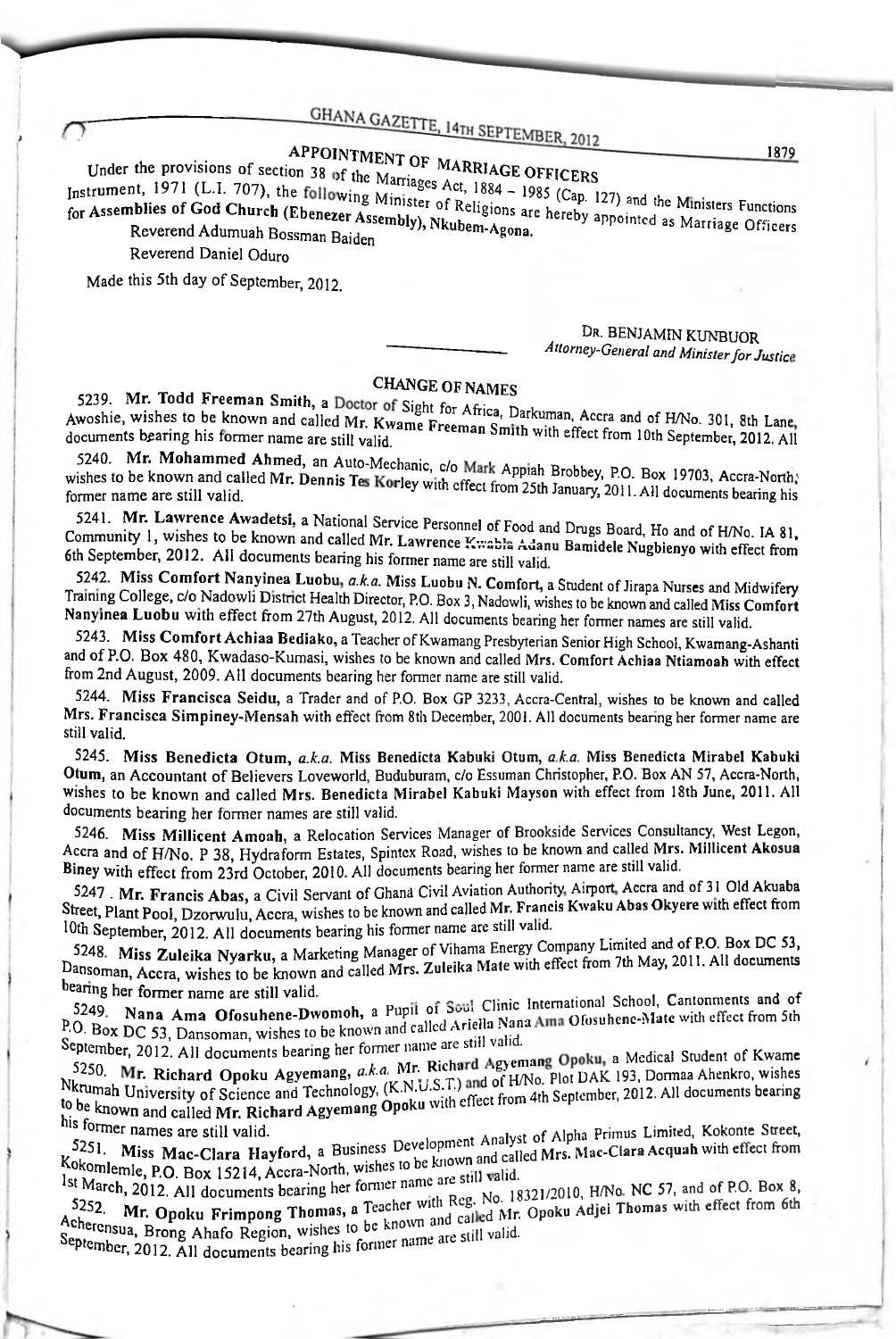#### CHANGE OF NAMES-contd.

 $\frac{1}{22}$ 3. I wiss Safuratu Att, *a.k.a.* Wiss Ali B. Safuratu, a.k.a. Pals for  $\frac{1}{2}$  of  $\frac{1}{2}$  such that  $\frac{1}{2}$  such of Jirapa Nursing Training College and of P.O. Box 3, Tumu, wishes to be known and called Mi effect from 3rd July, 2013. All documents bearing her former names are still valid. 5253. Miss Safuratu Ali, *a.k.a.* Miss Ali B. Safuratu, *a.k.a.* Miss Ali Bayorbor Safuratu, a Student of Jirapa

5254. Mr. Emmanuel Osei Sarfo, a Teacher with Reg. No. 8592/10 and of P.O. Box 547, Adum, Kumasi *z* H/No. A 102, Buokrom-Estate, Kumasi, wishes to be known and called Mr. Landesxtine Emmanuel Osei Sarfo with FI/NO. A  $102$ , BUOKTOM-ESIAIC, NUMASI, WISHES to be Known and cance MM Eamocoking Emmanuel Osel Sarfo with  $\kappa_{\text{tot}}$ 

known and called Mrs. Doris Ameyaw Baah with effect from 17th March, 1999. All documents bearing her former name are still valid. 5255. Miss Doris Owusu Agyemang, a Teacher with Reg. No. 4997/98 and of P.O. Box 8481, Kumasi, wishes to be

Ministries, Accra, wishes to be known and called Mrs. Agnes Quao with effect from 6th August, 2009. All documents bearing her former name are still valid. 5256. Miss Agnes Miah, a Senior Private Secretary of Ministry of Lands and Natural Resources, P.O. Box MB 212

Reg. No. 11217/2009 of Gbalahi Primary School, Gbalahi and of P.O. Box 1036, Tamale, wishes to be known and reg. We, 1121/2009 of Genam Trimary Benoer, Genam the Critics of the Care of the Critics of Centeria and and called Mrs. Agnes George with effect from 15th September, 1993. All documents bearing her former names are still 5257. Miss Agnes J. Fuseini, *a.k.a.* Miss Agnes Joyce Fuseini, *a.k.a.* Mrs. Agnes George, a Teacher with valid.  $\blacksquare$ 

5258. Miss Charity Akey, *aka.* Miss Charity Ama Akey, a Secretary and of P.O. Box TN 796, Teshie Nungua Estates, Accra, wishes to be known and called Mrs. Charity Ama Letsu with effect from luth June, 2005. All documents bearing her former names are still valid.

5259. Miss Akaba A. Sedinam, *aka.* Miss Akaba Sedinam Akosua, a Student of Midwifery Training School, Hohoe and of Agormanya Methodist Primary, P.O. Box 69, Odumase Krobo, wishes to be known and called Miss Akaba Sedinam Akosua with effect from IOth September, 2012. All documents bearing her former names are still valid.

5260. Miss Ayizemi Joana Ayorkama, a Student and ofC.S.I.R.-W.R.I., AH 38, Achimota, wishes to be known and called Miss Ayizemi Joana Ayorkama Alunga with effect from 3rd September, 2012. All documents bearing her former name are still valid.

5261. Miss Elorm Amenu-Attor, an Accountant of Petrocell Limited, Accra and of P.O. Box TF 463, Accra, wishes to be known and called Mrs. Elorm Kupomey with effect from 12th July, 2008. All documents bearing her former name are still valid.

5262. Miss Peggy Clement, a Private Secretary of Ghana Ports and Harbours Authority, Engineering, Headquarters, P.O. Box 150, Tema, wishes to be known and called Mrs. Peggy Solomon with effect from 17th June, 2005. All documents bearing her former name are still valid.

Dzorgbenyuie, a Student of Ho Nursing Training College and of Great Commission Church International, 5263. Mr. Samuel Dzorgbenyuie K., a.k.a. Mr. Samuel-K. Dzorgbenyuie, a.k.a. Mr. Samuel-Kportsu P.O. Box HP 793, Ho, wishes to be known and called Mr. Samuel-Kportsu Dzorgbenyuie with effect from 3rd September, 2012. All documents bearing his former names are still valid.

Training School, Hohoe, c/o Edmund Okang, LDS Church, La-Ward, PMP ET 209, Cantonments, wishes to be known names are still valid. 5264.Miss Victoria Mercy Anyorkor Sowah, *a.k.a.* Miss Sowah Victoria Mercy A., a Student of Midwifery <sup>k</sup> and called Miss Victoria Mercy Anyorkor Sowah with effect from 12th July, 2012. All documents bearing her former

5265. Togbe Tsali IV, *a.k.a.* Mr. Kingsley Bismark Kwadzo Sonu, a Civil Servant of Department of Community Development, Ho and of P.O. Box GP 14629, Accra, wishes to be known and called Togbe Tsali IV with *cffect* from 6th August, 2010. All documents bearing her former names are still valid.

5266. Miss Olivia Ama Offei, a Banker of Nationwide Financial Services, Tema Branch and of P.O. Box LG 570, Legon, Accra, wishes to be known and called Mrs. Olivia Ama Offei Koomson with effect from 10th September, 2011. All documents bearing her former name are still valid.

II documents bearing her former name are still valid.<br>5267. Miss Christie Akunnor, a Laboratory Manager of Assurance Medical Laboratories Limited, Atomic Junction. Accra and of P.O. Box LG 639, Legon, Accra, wishps to be known and called Mrs. Christie Wilson with effect from Accia and 01 P.O. Box LG 639, Legon, Accra, wishes to be known and calle<br>19th December, 2006. All documents bearing her former name are still valid

march, 2009. All documents bearing her former name are still valid.<br>Cases are still valid. 5268. Miss Matilda Opokuaa Oduro, a Prison Officer with Reg. No. SPO 254 and of P.O. Box CT 5986,<br>Cantonments, Accra, wishes to be known and called Mrs. Matilda Opokuaa Oduro Siame with effect from 27th<br>March 2009 All docu

 $\frac{3205}{2005}$  ivits wiarder Bortsoo Quaye, a.k.a. Miss Mabel Bortsoo Okonti-Quaye, a Trader and of P.O. Box TS 100, TS and Teshie, wishes to be known and called Mrs. Mabel Bortsoo Randy with effect from 2nd February, 19 S269. Miss Marbel Bortsoo Quaye, *a.k.a.* Miss Mabel Bortsoo Okonti-Quaye, a Trader and of P.O. Box TS 106.<br>Shie, wishes to be known and called Mrs. Mobel Bortsoo Okonti-Quaye, a Trader and of P.O. Box TS 106. documents bearing her former names are still valid.

**d**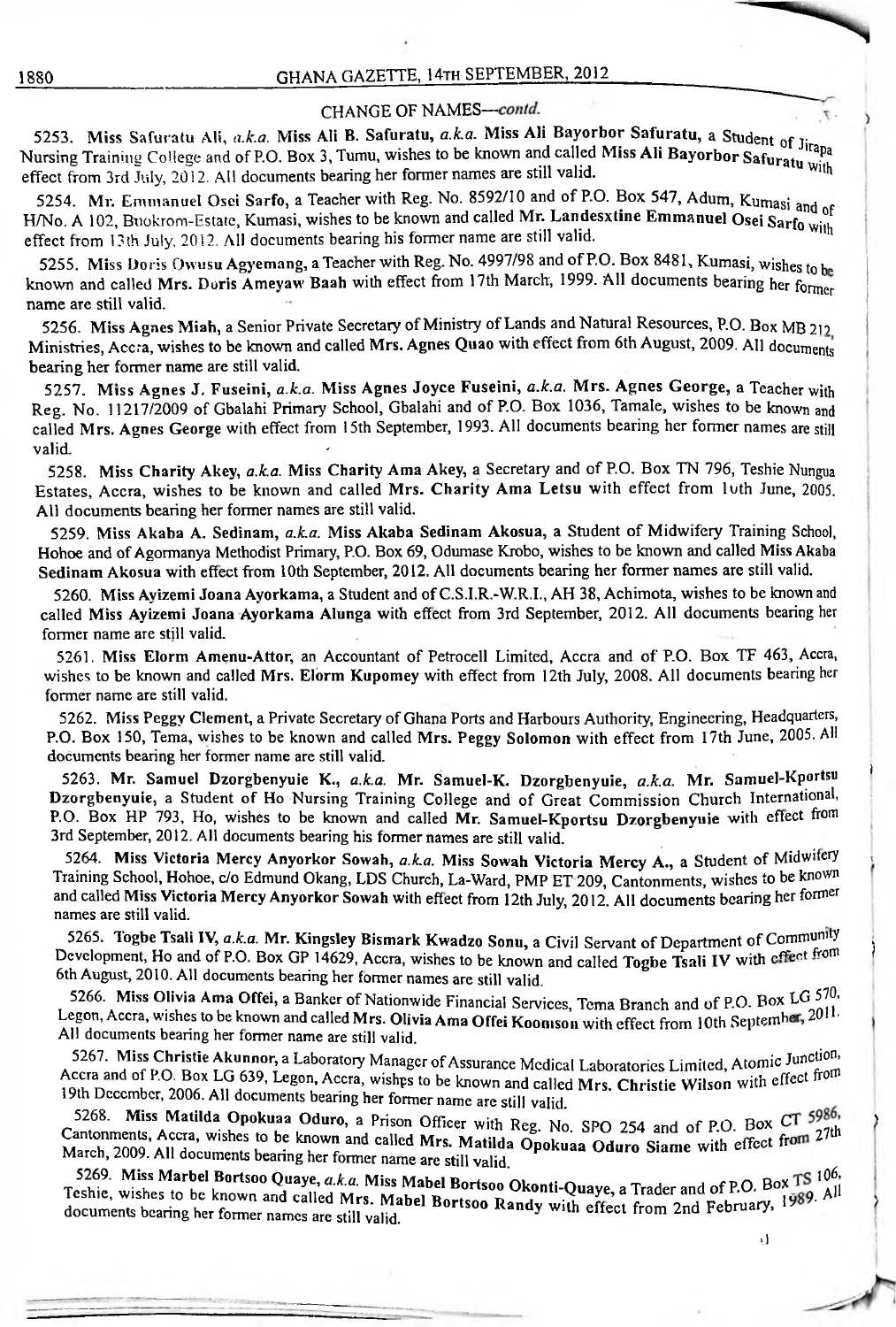#### CHANGE OF NAMES-contd. <sup>CHANGE</sup> OF NAMES—

*C*

5270. Miss Marian Yankson, still valid. 5270. MISS Marian Yankson, a Legal Practitioner and of P.O. Box KB<br>and called Mrs. Marian Yankson-Mensah with off and of P.O. Box KB and carica M13. Martian Tankson-Mensah with effect from 9th June, 2012. All documents bearing her former name<br>are still valid. a Legal Practitioner and of P.O. Box KB 141, Korle-Bu, Accra, wishes to be known<br>**1-Mensah** with effect from 9th June 2012, AU, J. Wele-Bu, Accra, wishes to be known

a Customs Officer with 5271. Miss Caroline Naa Reg. No. 4614 and of P.O. Box 30523, K.I.A Caroline Adams, a Customs Officer with Reg. No. 4614 and of P.O. Box 30523, K.I.A., Accra, wishes to be known and called Mrs. a Customs Officer with<br>with effect from 8th April, 1995. All documents bearing bester to be known and called Mrs. Caroline Adoley Hanso Neg. 110. 122 Partias April, 1995. All documents bearing her former names are still valid. Apain-Adams,  $a k a$  Miss

5272. Mr. Emmanuel Egyir, a Trader and of H/No. KW 26, Kwabidu, Tarkwa, wishes<br>Tr. Razak Adams with effect from 10th September, 2012. All documents begins a wishes Mr. Razak Adams with effect from 10th September, 2012.<br>Mr. Razak Adams with effect from 10th September, 2012.<br>5273. Miss Yin Duun, *a.k.a.* Miss Patricia Naab, a Civi<br>D.S.P. Peter Naab. Bawku Local Prison, P.O. D.

5273. Miss Yin Duun, a.k.a. Miss Patricia Naab, a Civil Servant of Regional Co-ordinating Council, Tamale, c/o<br>D.S.P. Peter Naab, Bawku Local Prison, P.O. Box 12, Bawku, wishes to be known and called Miss Patricia Naab wi effect from 4th September, 2012. All documents bearing her former names are still valid.

to be known and called Mrs. Yela Fafa Hodasi-Mate with effect from 30th September, 2010. All documents bearing her former name are still fect from 4th September, 2012. All documents bearing her former names are still valid.<br>5274. Miss Yela Fafa Hodasi, a Hotel Manager and of P.O. Box OS 172, Osu, wishes to be<br>[rs. Yela Fafa Hodasi-Mate with effect from 30th

Frances, 2010. An documents bearing her former name are still<br>5275. Miss Regina Believe Dzidzornu, *a.k.a.* Miss Regina B. Dzidzornu, *a.k.a.* Miss Dzidzornu Regina B.<br>5 Student and of Narh-Bita College, P.O. Box CO 1061, a Student and of Narh-Bita College, P.O. Box CO 1061, Tema, wishes to be known and called Miss Regina Believe<br>Dzidzornu with effect from 11th September, 2012. All documents bearing her former names are still valid.

Studion in the street from Train September, 2012. All documents bearing her former names are still valid.<br>S276. Mr. Quaye Felix J., a.k.a. Mr. Felix John Quaye, a.k.a. Mr. Quaye Felix John, a Student of Nursing Training<br>C ith effect from 11th September, 2012. All documents bearing his former names are still valid.<br>5277. Miss Rosemond Yayra Amewu-Wullar, *a.k.a.* Miss Amewu-Wullar Rosemond Y., a Student of Koforidua College, Korle-Bu and of P.O. Box KN 30, Kaneshie, Accra, wishes to be known and called Mr. Felix fohn Quaye with effect from 11th September, 2012. All documents bearing his former names are still valid.

Nursing Training College and of P.O. Box 161, Suhum, wishes to be known and called Miss Rosemond Yayra Amewu-WuHar with effect from 11th September, 2012. All documents bearing her former names are still valid.

5278. Mr. James Effah-Tabiri, *a.k.a.* Mr. Maxwell Effah-Tabiri, a Teacher with Reg. No. 3896/74 ofTechiman Ameyaw L/A Primary 'B' School, P.O. Box 67, Techiman, wishes to be known and called Mr. Maxwell Effah-Tabiri with effect from 19th September, 1977. All documents bearing his former names are still valid.

5279.Miss Priscilla Agyei-Frimpong, a Banker of National Investment Bank, Head Office, P.O. Box GP 3726, Accra, wishes to be known and called Mrs. Priscilla Agyci Owusu with effect from 17th January, 2009. All documents bearing her former name are still valid.

5280. Mr. Adunkwaa Justice, an Administrator (ECG) with Staff No. 197581 and of P.O. Box KS 1024, Kumasi, wishes to be known and called Mr. Justice Adunkwaa Donkor with effect from 26th May, 2011. AU documents bearing his former name are still valid.

5281. Miss Hilda Frimpong, *a.k.a*. Miss Hilda Abenaa Frimpomaa, a Teacher with Reg. No. 9280/2010 of Bokemi<br>M/A Basic School, Kokrobite, Accra and of P.O. Box NB 1019, Nii-Boiman, wishes to be known and called Miss Hilda Frimpong with effect from 13th September, 2012. All documents bearing her former names are still valid.

3262. Witss Gertrude Emmelyne Quartey, a South Marting 3rd August, 2002. All documents bearing her<br>known and called Mrs. Gertrude Emmelyne Kofic with effect from 3rd August, 2002. All documents bearing her 5282. Miss Gertrude Emmelyne Quartey, a Social Worker and of P.O. Box OS 906, Osu, Accra. wishes to be former name are still valid.

3265. IVIISS Vera Asantewah Agyakwa, a Ballica of the Michael of Gottober,<br>Wishes to be known and called Mrs. Vera Asantewah Abban with effect from 30th October, a, a Banker of UT Bank, Adabraka, Accra and of P.O. Box GP 4973, Accra, a Asantewah Abban with effect from 30th October, 2010. All documents<br>**Eunice Offeibea Manteaw**, a Student of Wesley Girls Senior High School, be known of LIT Bank, Adabraka, Accra and of P.O. Box GP 4973, Accra, 01.11 1222<br>of UT Bank, Adabraka, Accra and of P.O. Box GP 4973, Accra,<br>ah Abban with effect from 30th October, 2010. All documents 5283. Miss Vera Asantewah Agyakwa, a Banker bearing her former name are still valid.

Offeibea Manteaw with effect from 12 c/o P.O. Box GP 1268, Accra, wishes to be known and called bullete of P.O. Box 8122, Accra-<br>September, 2012, All documents bearing her former names are still valid. 5284. Effe Offeibea Manteaw,

5285. Miss Beatrice Kumoji, *aka.* Miss Beatrice Abena Adu with effect from 16th February, 2009. All be known and called Wiss Beat the Community of a Miss Akanmorike Jennifer, a Student, a Student, a Student, a Student, a Student, a Student, a Student, a Student, a Student, a Student, a Student, a Student, a Student, a St September, 2012. All documents bearing her former names are still valid.<br>September, 2012. All documents bearing her former names are still valid.<br>5285. Miss Beatrice Kumoji, *a.k.a.* Miss Beatrice Claire Abena Adu with eff North, wishes beau ice Numby, a.k.a. wish beautice Claire Abena Adu with effect from 16th February, 2009. All<br>door-

orth, wishes to be known and called Miss Beatrice Claire Abella 1222<br>Seuments bearing her former names are still valid.<br>5286. Miss Akanmorige Jennifer, *a.k.a.* Miss Akanmorike Jennifer, *a.k.a.* Miss Akanmorike Jennifer, Seating the former names<br>5286. Miss Akanmorige Jennifer, a.k.a. Miss Akanmorike Jennifer, a.k.a. Miss Akanmorikes to be known and called<br>0 Akpamah Peter, Bolgatanga Technical Institute, P.O. Box 298, Bolgatanga, wishes to Iss Beatrice Claire Abelia 1998.<br>
g. Miss Akanmorike Jennifer, a.k.a. Miss Akanmorike Jennifer, a Student<br>
g. Miss Akanmorike Jennifer, a.k.a. Miss Akanmorike Jennifer, a Student<br>
cal Institute, P.O. Box 298, Bolgatanga, documents bearing her former names are still valid. nor ige ochmot, and institute,<br>Bolgatanga Technical Institute,

5287. Mr. Kwabena Amoako Ababio,  $\frac{3287.}{8}$  Mr. Kwabena Amoako Ababio,  $a_{\text{max}}$ <br>Newtown, wishes to be known and called Mr. Kwa<br>documents bessing his former names are still valid. documents bearing his former names are still valid. valid. Ababi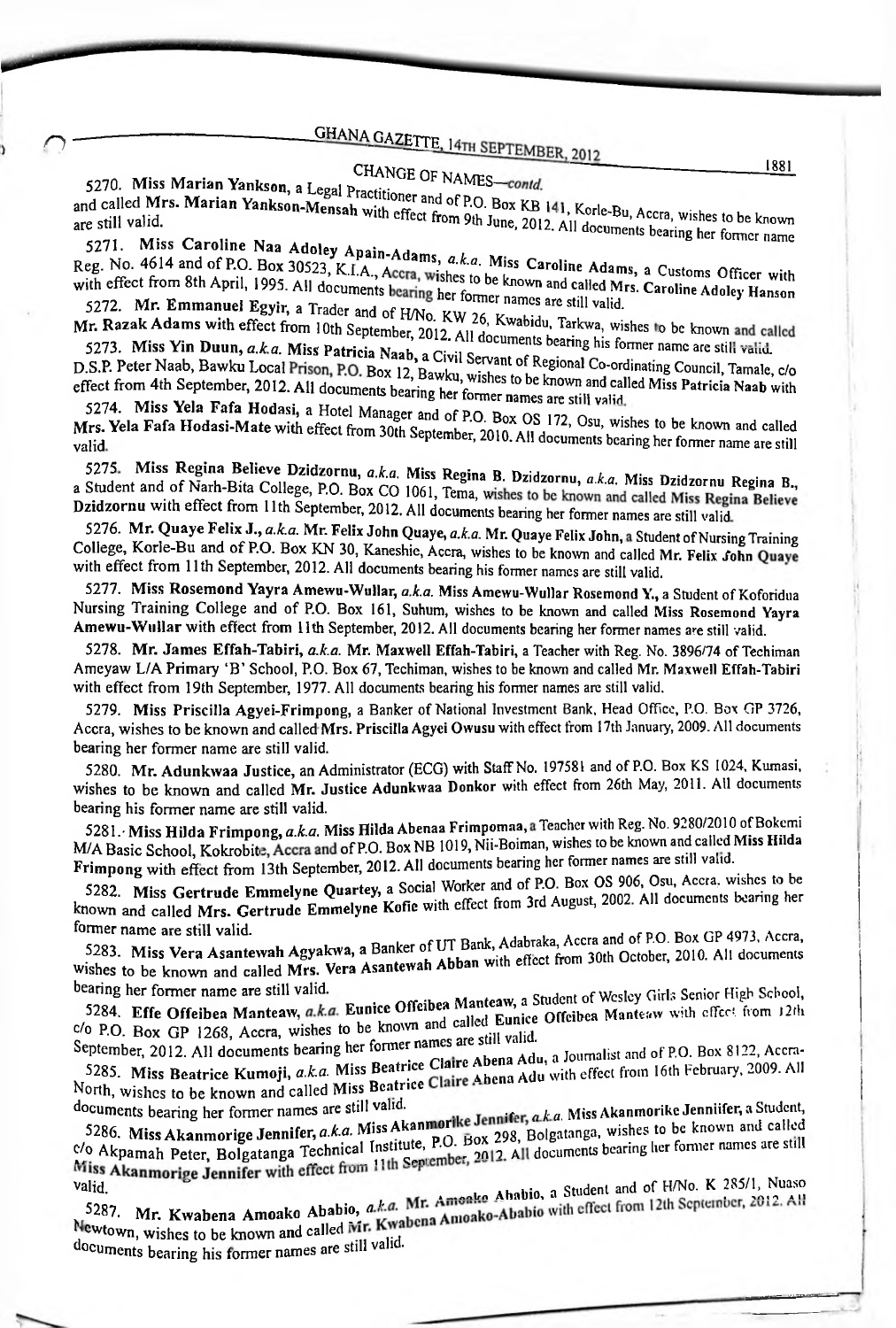#### CHANGE OF NAMES—

2288. W.F. Emmanuel Dekoe Daryn, a.n.a. W.F. Emmanuel Mr. Emmanuel Yaw Sakyi with effect from 31st Emmanuel Bekoe Sakyi, *aka.* Mr. Emmanuel Yaw Sakyi, a Student^fBenkum Senioi- High School

5289. Miss Magdalene Bekoe Sakyi,  $a.k.a$ . Miss Magdalen<br>chool and of H/No. J 23/12, Teshie, Accra, wishes to be know<br>feet from 3.'s: July, 2012. All documents bearing her former :hool and of H/No. J 23/12, Teshie, Accra, wishes to be known and called Miss Magdalene Asantewaa Sakyi with ly, 2012. Aii documents bearing his former names are still valid.<br>5259. Miss Magdalene Bekoe Sakyi, a.k.a. Miss Magdalene Asantewaa Sakyi, a Student of Achimota Senior High

2250. MI. ETIC OBO, a.A.a. MI. ETIC OBO WIMAMIS, a base respectively. O Company, Accra-<br>2012. All documents bearing his former names are still valid.<br>3291. Miss Asare Anita, a.k.a. Miss Anita Asare, a.k.a. Miss Asare Anit 3290. Mr. Eric Obo, *a.k.a.* Mr. Eric Obo Williams, a Sales Representative of Guiness Brewery Company, Accra vgust, 2012. Al! documents bearing his former names are still valid.<br>5291. Miss Asare Anita, a.k.a. Miss Anita Asare, a.k.a. Miss Asare Anita Yawa, a Student of Midwifery Training

chool, P.O. Box 27, Hohoe, wishes to be known and called Miss Anita Asare with effect from 12th September, 2012 JI documents bearing her former names are still valid.

5292. Miss Judith Gayinatu Jinadu, a.k.a. Miss Judith Ganiyatu Jinadu, a Student of Midwifery Training School. .O. Box 27, Hohoe, wishes to be known and called Miss Judith Ganiyatu Jinadu with effect from 18th July, 2012. dl documents bearing her former names are still valid.

5293. Miss Ghansah Dinah Ekua Nyanba, *a.k.a.* Miss Dinah Ekua Nyanba Ghansah, *a.k.a.* Miss Ghansah )inah M・E.N., a Student of Community Health Nursing Training School, Esiama, wishes to be known and called 4iss Dinah Ekua Nyanba Ghansah with effect from 19th April, 2011. All documents bearing her former names are till valid.

5294. Mr. George Mensah, a.k.a. Mr. George Kudzordzie Mensah, a Software Technician of Jubilee Multimedia Computing Limited, New Weija, P.O. Box WH 1017, Weija, Accra, wishes to be known and called Mr. George . Kudzordzie Mensah with effect from 16th August, 2012. All documents bearing his former names are still valid.

5295.Miss Esther Aku Larbi, *aka.* Miss Ether Akua Aku, a Trader and of P.O. Box 125, Teshie, wishes to be icnown and called Mrs. EstherAku Quaye with effect from 14th May, 2010. All documents bearing her former names are still valid.

5296. Miss Nana Adjoa Abakah, *a.k.a.* Miss Theresa Nana Adjoa Abakah, a Student of Pentecost University College and of P.O. Box 7504, Accra-North, wishes to be known and called Miss Nana Adjoa Abakah with effect from 7th September, 2012. All documents bearing her former names are still valid.

5297. Mr. Libin Makate, *a.k.a.* Mr. Libuln Makate Tomothy, *aka.* Mr. Libuln Makate Timothy, a Student, c/o Rev. Fr. Michael Cobb, St. Joseph Parish, P.O. Box 35, Bimbilla, wishes to be known and called Mr. Libuln Makate Timothy with effect from 13th April, 2012. All documents bearing his former names are still valid.

5298. Isaac Sarpong, a.k.a. Isaac Adom Sarpong, a Student of Pope John Senior High School and Minor Seminary, Koforidua and of P.O. Box MB 484, Ministries, Accra, wishes to be known and called Isaac Adom Sarpong with effect from 30th August, 2012. All documents bearing his former names are still valid.

5299. Mr. Ali Agwega, *a.k.a.* Mr. Abraham Awaribe, a Security Officer of Yutees Security Company, Cantonments, Accra, c/o S<sup>t</sup> Kizito Catholic Church, Nima, P.O. Box AN 5048, Accra, wishes to be known and called Mr. Abraham Awaribe with effect from 11th September, 2012. All documents bearing his former names are still valid.

012. All documents bearing his former names are still valid.<br>
Wega, a.k.a. Mr. Abraham Awaribe, a Security Officer of Yutees Security Company, Cantonments,<br>
Catholic Church, Nima, P.O. Box AN 5048, Accra, wishes to be kno 5300. Wilhelmina Ewurafua Ayidanma Longdon, an Executive Director formerly of Womens Trust, Pokuase and of 228 Ashiakle Avenue, Abelemkpe, Accra, wishes to be known and called Wilhelmina Ewurafua Ayidanma Longdon Poku with effect from 17th August, 2012. All documents bearing her former nahne are still valid.

'Midwifery Training School, Cape Coast and of P.O. Box 22, Abreshia, wishes to be known and called Miss A<br>Rahman Rekeya with effect from 7th September, 2012. All documents bearing her former names are still valid 5301. Miss Abdul Rekeya Rahman, a.k.a. Miss Abdul Rahman Rekeya, a Student of Cape Coast Nursing and Midwifery Training School, Cape Coast and of P.O. Box 22, Abreshia, wishes to be known and called Miss Abdul

SSU2, POR EIGRATH KWASI Kudro, a Civil Servant of Ministry of Water Resources, Works and Housing, Ministries.<br>Accra and of P.O. Box MS 064, New-Achimota, Accra, wishes to be known and called Mr. Richard Kwasi Boame 5302. M<sup>r</sup> Richard Kwasi Kudro, a Civil Servant of Ministry of Water Resources, Works and Housing, Ministries, with effect from 6th September, 2012. All documents bearing his former name are still valid.

th September, 2012. All documents bearing his former name are still valid.<br>
spina Esinam Kudro, a Civil Servant of Ministry of Food and Agriculture, Ministries, Accra and of<br>
, New Achimota, Accra, wishes to be known and c 5303. Mrs. Crispina Esinam Kudro, a Civil Servant of Ministry of Food and Agriculture, Ministries, Accra and of P.O. Box MS 664, New Achimota, Accra, wishes to be known and called Mrs. Crispina Esinam Boame with effect from 7th September. 2012. All documents bearing her former name are still valid.

12th September, 2012. All documents bearing 5304. Baruch Kwame Aseda Appiah, a Minor, c/o Rev. David Anum, P.O. Box NG 38, Nungua, Accra, wishes to former name are still valid.

5305. Miss Ruby Martha Addai, a Self Employed and of P.O. Box ST 22, STC Yard, Accra, wishes to be known and called Mis, Ruby Martha Tawiah with effect from 16th February, 2011. All documents bearing the former na are still valid.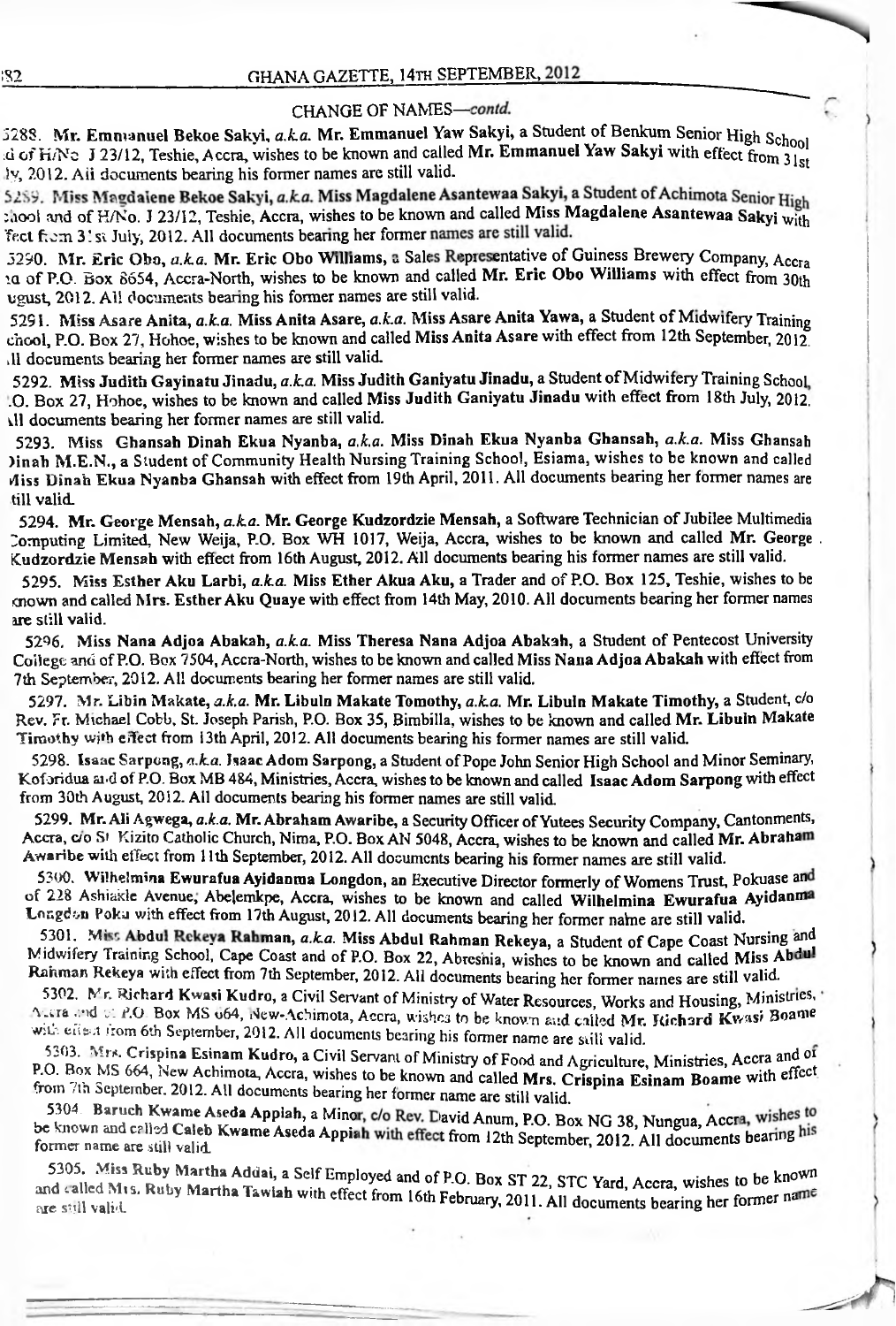## CHANGE OF NAMES-contd.

5306. Miss Esther Sackey, a Hairdresser and of P.O. Box 30305, K.I.A., Accra, wishes to be known and called Mrs. 5306. IVIISS ESSALES CONTRACTED STATES CONTRACTS USE OF SUSSICIAL ACCEA, wishes to be known and called Esther Fiase Mensah with effect from 9th May, 2003. All documents bearing her former name are still valid. Sther Frase Strategicia Offei Ohene-Asah, a Fashion Designer and of P.O. Box AF 2152, Adenta Flats, Accra, wishes 5307. IVIISS A GIVEN STATE CONDUCTION, a FASHION DESIgner and of P.O. Box AF 2152, Adenta Flats, Accra, wishes<br>to be known and called Mrs. Felicia Offei Dassah with effect from 22nd December, 2001. All documents bearing h

5308. Jessica Konadu, *a.k.a.* Jessica Akosua Konadu, a Student of D.C. Junior Secondary School, P.O. Box 7,

Morle, B/A, wishes to be known and called Jessica Akosua Konadu with effect from 14th June, 2012. All documents

5309. Miss Dzroh Thelma Serwaa, a.k.a. Miss Sylvia Kafui Dzroh, a Pupil Teacher with Reg. No. DE 551/2001 of Kwahu Jamasi Anglican KG School No. 2, Jamasi, c/o A. H. Addo, P.O. Box 672, Nkawkaw, wishes to be known and called Mrs. Sylvia Kafui Tetteh with effect from 12th March, 2006. All documents bearing her former names are

5310. Miss Florence Emefa Adjei, an Administrator of A.A. Minerals Limited, P.O. Box AN 16570, Accra-North, No. 94 Airport West Broadway and of P.O. Box KT 142, Kotobabi, Accra, wishes to be known and called Mrs. Florence Emefa Abotsi with effect from 29th December, 2007. All documents bearing her former name are still valid.

5311. Miss Rachel Yaa Darkoah Appiah, a.k.a. Miss Racheal Yaa Darkoah Appiah, a.k.a. Miss Appiah Racheal D., a Student, c/o Linda Ampomaah Arthur, Seed Production Unit, Cocobod, P.O. Box 3197, Accra, wishes to be known and called Miss Racheal Yaa Darkoah Appiah with effect from 13th September, 2012. All documents bearing her former names are still valid.

5312. Mr. Michael Kwame Donkor Kyeremateng, a.k.a. Mr. Donkor Kyeremateng, a.k.a. Mr. Michael Kwame Donkor, a Businessman and of P.O. Box GP 18175, Accra, wishes to be known and called Mr. Michael Kwame Donkor Kyeremateng with effect from 19th April, 2010. All documents bearing his former names are still valid.

5315. As Helena Nana Ajowa Bentil, a.k.a. Miss Helena Nana Adwoa Bentil, a.k.a. Miss Helena Bentil, a Photographer and of H/No. B 740/19, Sakaman, Accra, wishes to be known and called Mrs. Helena Ampofo Baiden with effect from 25th October, 2003. All documents bearing her former names are still valid.

5314. Miss Evelyn Adoley Tetteh, an Administrator and of H/No. 2B3/113, Community 5, Tema, wishes to be known and called Mrs. Evelyn Adoley Tetteh Agbanyo with effect from 10th April, 2010. All documents bearing her former name are still valid.

5315. Mr. Nakyeah Elleason, a Trader and of H/No. C2/2, Akim Oda, wishes to be known and called Mr. Yusif Haruna Alhassan with effect from 4th September, 2012. All documents bearing his former name are still valid.

5316. Miss Abigail Amu, an Assistant Pharmacist and of H/No. SSNIT Flat, Block 15, Ho, wishes to be known and called Mrs. Abigail Amu Riley with effect from 10th April, 2010. All documents bearing her former name are still valid.

5317. Miss Pee-Lynda Yemoley Anang, a Banker of Ecobank Ghana Limited, Okponglo Branch, Accra, wishes to be known and called Mrs. Pee-Lynda Yemoley Wotorchi-Gordon with effect from 12th May, 2012. All documents bearing her former name are still valid.

5318. Miss Wilhermina Aferi, a Teacher with Reg. No. 3883/03 and of P.O. Box AT 1961, Achimota, Accra, Wishes to be known and called Mrs. Wilhermina Akrofi with effect from 7th January, 2012. All documents bearing her former name are still valid.

5319. Miss Mabel Adeti, a.k.a. Miss Mabel Esinam Adeti, a Public Servant of Ghana Airports Company Limited, Kotoka International Airport, Accra and of P.O. Box 3, Effiduase-Koforidua, wishes to be known and called Miss Mabel<br>Reinam 4. Section 1. Accra and of P.O. Box 3, Effiduase-Koforidua, wishes to be known and called Miss Mab Esinam Adeti with effect from 23rd October, 2007. All documents bearing her fermer names are still valid.

5320. Benjamin Kwabena Ampah Woode, a.k.a. Benjamin Kwabena Asamani, a Student of Apostle Safo Secondary School, Awoshie, Accra and of P.O. Box AN 10299, Accra-North, wishes to be known and called Benjamin<br>Kunks Kwabena Asamani with effect from 4th September, 2012. All documents bearing his former names are still valid.

S321. Miss Tetteh Pearl Sedinam A., a.k.a. Miss Tetteh Pearl Sedinam Aku, a.k.a. Miss Pearl Sedinam Aku Tetteh, a Student of Nurses' Training College, Ministry of Health, Private Mail Bag, Ho, wishes to be known and called<br>Miss Boost Guident of Nurses' Training College, Ministry of Health, Private Mail Bag, Ho, wishes to her Miss Pearl Sedinam Aku Tetteh with effect from 13th September, 2012. All documents bearing her former names are<br>Still volis

5322. Mr. Asaliba George, a.k.a. Mr. Asaliba George Sadaiq, a.k.a. Mr. George Sadiq Asaliba, a Student of still valid. Tamale Nur. Asaliba George, a.k.a. Mr. Asaliba George, Daverey, and called Mr. George Sadiq Asaliba

with effect from 13th September, 2012. All documents bearing his former names are still valid. S323. Miss Benedicta Oyo Quartey, an Administrator of Ridge Hospital, Accra, c/o Mr. Samuel J. Kwakye, P.O. Box 21, Nungua, wishes to be known and called Mrs. Benedicta Oyo Asante with effect from 7th June, 2003. All<br>documents:

documents bearing her former name are still valid.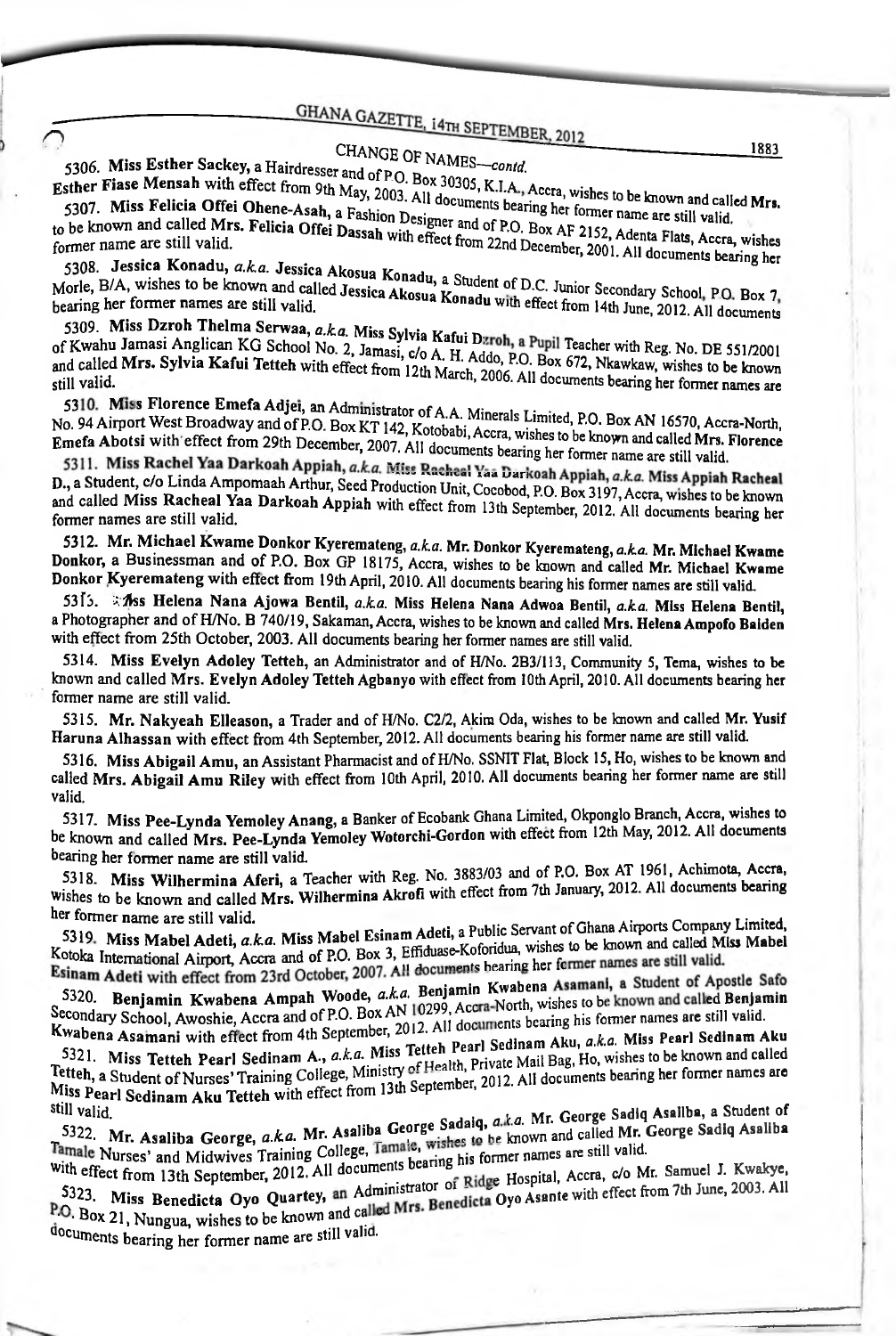$55t_{11}$ 

#### CHANGE OF NAMES-contd.

5324. Miss Puseina Mohammed, *a.k.a. Miss Mohammed Sekyi Fuseina*, a Student of Health Assistant Training<br>Shool, Damenge, wishes to be known and called Miss Mohammed Sekyi **Fuseina** with effect from 7th A. S324. IN188 Fusema Stenamineu, a.s.a. International Communication of Ekyi Fusema with effect from 7th August, 2012 All documents bearing her former names are still valid.

5325. Miss Abrafi Boa-Amponsem, *a.k.a.* Miss Nana Yaa Abrafi Boa-Amponsem, a Student <sub>ar</sub>  $P.$  Box AT 1367, Achimota, Accra, wishes to be known and called Miss Nana Yaa Abrafi Boa-Amponsem was effect from 31st August. 2012. All documents bearing her former name are still valid.

and Mr. John Anderson Oware with effect from 3rd April, 2012. All documents bearing his former name are still<br>relid 5326. Mr. John Adu-Amankwah, a Businessman and of P.O. Box 15410, Accra-North, wishes to be known valid.

and of P.O. Box 36. Peki Tsame, wishes to be known and called Mr. Emmanuel Komla Afenya with effect from  $10th$ 5327. Mr. Afenya Emmanuel, *a.k.a.* Mr. Emmanuel Komla Afenya, a Student of Ho Nurses Training College, H<sub>o</sub> September. 2012. AU documents bearing his former names are still valid.

High Street, Accra and of P.O. Box 22, Darkuman, Accra, wishes to be known and called Mrs. Anita Boateng with 5328. Miss Anita Dwira, *a.k.a.* Miss Anita Afia Dwira, a National Service Personnel ofGhana Commercial Bank, effect from 3rd January, 2009. All documents bearing her former names are still valid.

5329.Miss Vida Annor, a Hairdresser and of P.O. Box 16044, Aiiport, Accra, wishes to be known and called Mrs. Vida Annor Hassell with effect from 31st March, 2011. All documents bearing her former name are still valid.

5330. Miss Hasford Harriet, a Teacher with Reg. No. 20063/2012 of Atta-Camp D/C Primary School, Atta-Camp and of Ghana Education Service, P.O. Box 75, Sefwi-Wiawso, wishes to be known and called Miss Cynthia Annor with effect from <sup>11</sup> th January, 2012. All documents bearing her former name are still valid.

5331. Miss Ayivor Christiana L., *a.k.a.* Miss Ayivor Christiana Leila, a Student of Hohoe Midwifery Training School, P.O. Box 27, Hohoe, wishes to be known and called Miss Ayivor Christiana Leila with effect from 12th September, 2012. All documents bearing her former names are still valid.

5332. Miss Agnes Dadzie, an Accountant of Trasacco and Giant Properties Limited, Osu, Accra and of P.O. Box DK404, Darkuman, Accra, wishes to be known and called Mrs. Agnes Mingle with effect from 30th August, 2008. All documents bearing her former name are still valid.

5333. Miss Monica Dogbeda Adjasoo, an Assistant Registrar and of P.O. Box DS 60, Dansoman Estates, Accra, wishes to be known and called Mrs. Monica Dogboda Dziwornu with effect from 15th July, 2006. All documents bearing her former name are still valid.

5334. Miss Ivy Addoteye-Duamroh, a Banker of Databank Financial Services Limited and of P.O. Box NG 625, Nungua, Accra, wishes to be known and called Mrs. Ivy Ofosu Kissi with effect from 3rd September, 2012. All documents bearing her former name are still valid.

5335. Miss Georgina Owusu, *a.k.a.* Miss Georgina Owusua, a Retired Nurse/Midwife with Reg. No. 14485/13960 and of P.O. Box KA 9179, KIA, Accra, wishes to be known and called Miss Georgina Owusua with effect from 11 September, 2012. All documents bearing her former names are still valid.

5336. Miss Cecilia Martey, *a.k.a.* Miss Cecilia Catherine Merley Martey, a Nurse of Ashaiman Polyclinic and of P.O. Box SR 223, Spintex Road, Accra, wishes to be known and called Mrs. Cecilia Ankomah with effect from 11th June, 2010. All documents bearing her former names are still valid.

5337. Miss Dora Appiah, a Pupil Teacher of Amantia Methodist Primary School, P.O. Box 10, Amantia-Juaso, A/A/S, wishes to be known and called Miss Ayeh Lydia with effect from 12th September, 2012. All documents bearing her former name are still valid.

5338. Mr. Jasper Azasu Ashiaghor, *a.k.a.* Mr. Jasper Ashiaghor, a Student of I.P.M.C., Ring Road and of P.O. Box 16923, Accra-North, wishes to be known and called Mr. Jasper Azasu Ashiagbor with effect from 13th September, 2012. All documents bearing his (ormer names arc still valid.

5339. Miss Rita Declan, a Banker of GT Bank, Head Office, Accra and of P.O. Box KN 3650, Kaneshie, Accra and of P.O. Box 2012. All documents bearing<br>Wishes to be known and called Mrs. Rita Duah with effect from 18th Februa 5339. Miss Rita Declan, a Banker of GT Bank, Head Office, Accra and of P.O. Box KN 3650, Kaneshie, Accra,

former name are still valid.<br>- 5340. Miss Sophia Asamoali Divomoh, a Student and of P.O. Box AX 679, Takoradi, wishes to be known<br>Mrs. Sophia Ansah Sosu with effect of a 1980 and of P.O. Box AX 679, Takoradi, wishes to be All documents bearing her former name Fr. Sophia Ansah-Sagu with effect from<br>5341. Miss Suzie Oppong, a Secretary<br>5341. Miss Suzie Oppong, a Secretary  $\frac{13.39 \mu \text{m}}{241 \mu \text{m}}$   $\frac{13.39 \mu \text{m}}{241 \mu \text{m}}$  and  $\frac{1000 \mu \text{m}}{241 \mu \text{m}}$  and  $\frac{1000 \mu \text{m}}{241 \mu \text{m}}$  and  $\frac{1000 \mu \text{m}}{241 \mu \text{m}}$  and  $\frac{1000 \mu \text{m}}{241 \mu \text{m}}$ 

 $\frac{1}{2}$ , a Secretary of Shama Ahanta Metropolitan Assembly, wishes to be known and calle Miss Suzie Appang, a Secretary of Shama Ahanta Metropolitan Assembly, wishes to be known and caller Mrs. Suzie Adomako with effect from 6th August, 2010. All documents bearing her former name are still valid.

wishes to be known and called Mr. Cyril Kofi Hayfron with effect from 6th July, 2012. All documents bearing his 5342. Mr. Yaw Gyimah, *a.k.a.* Mr. Cyril Kofi Hayfron, a Building Technician and of H/No. B.248/5, Baatsonaa,<br>ishes to be known and called Mr. Cyril Kefi H. of Hayfron, a Building Technician and of H/No. B.248/5, Baatsonaa former names are still valid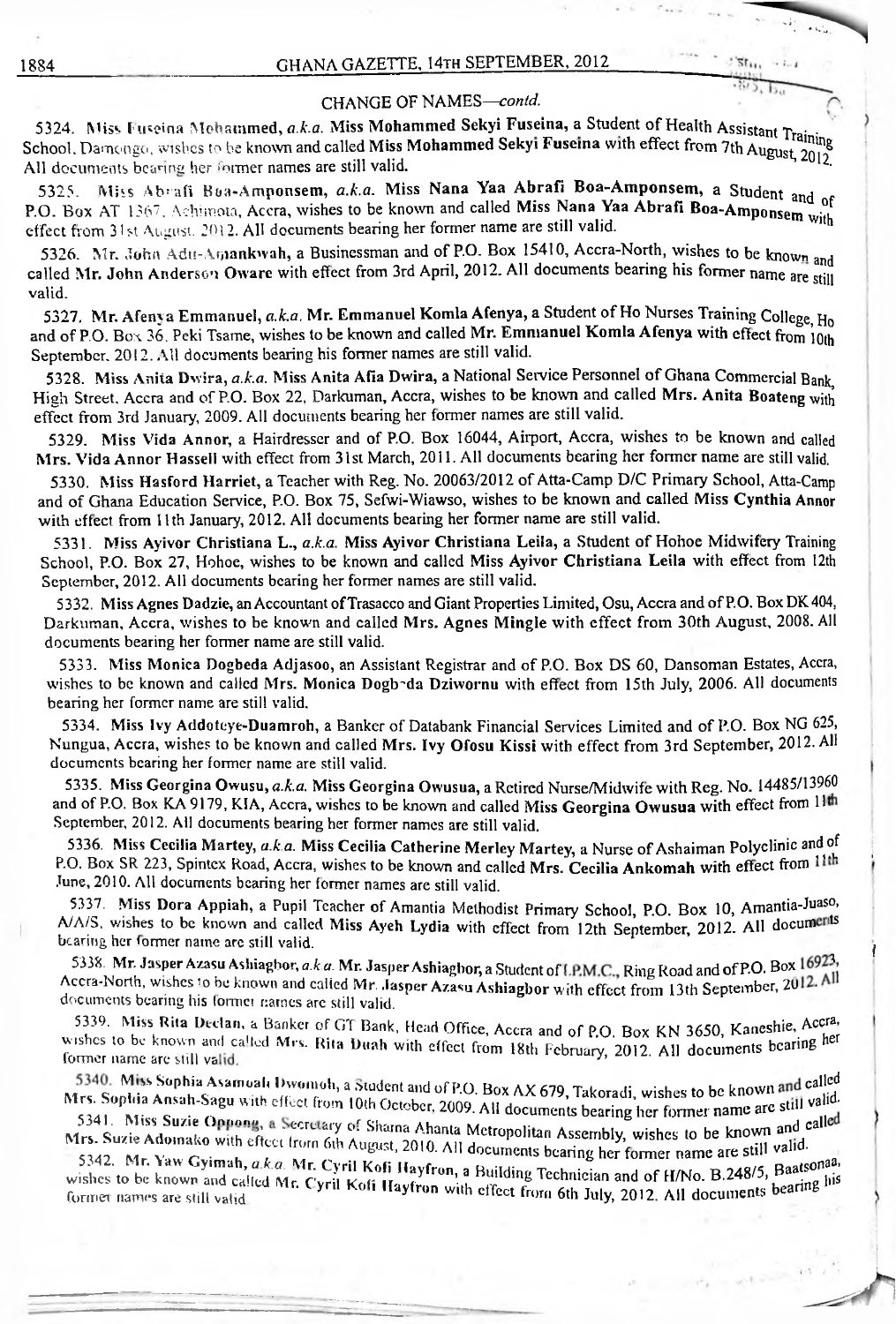)

GHANA GAZ<br>
5343. Miss Nancy Apandoo Lawson, a Banker<br>
known and called Mrs. Nancy Viikandi Akubah<br>
5344. Miss Sonkyedong Abiereba Rufina, a.k.<br>
5344. Miss Sonkyedong Abiereba Rufina, a.k. cy Vikandi, Akway of NAMES—contd.<br>Cy Viikandi Akubah with exercise Bank Limited, P.O. Box 669, Bolgatanga

5344. Miss Sonkyedong Abiereba Rufina, *a.k.a.* Miss Rufina A<br> **A. Rufina, a** Student, c/o Queen of Peace Parish, P.O. Box 31, Nadowli,<br>
Abiereba Rufina with effect from 29th August, 2011. All documents,<br>
5345. Miss Esther **rs.** Nancy Vii<br>valid.<br>edong Abiere<br>c/o Queen of F<br>th effect from<br>Mamle Tetteh.<br>ishes to be kn E, 14TH SEPTEMBER, 2012<br>
F NAMES—contd.<br>
Tidelity Bank Limited, P.O. Box 669, Bolgatanga, wishes<br>
effect from 19th November, 2009. All documents beari<br>
Iss Rufina Abiereba Songkyedong, a.k.a. Miss Sonky<br>
X 31, Nadowli, wis nnessen.<br>5344. Miss Sonkyedong Abiereba Rufina, *a.k.a*. Miss Rufina Al<br>Rufina, a Student, c/o Queen of Pesse Da.i.k.h.a.

5345. Miss Esther Mamle Tetteh, a Student of Beilige Abelend Miss Esther Mamle Tetteh, a Student of Beijing University of Chinese Medicine, China and of P.O. Box AN 8193, Abelenkpe, Accra, wishes to be known and called Mrs. Esther Annor-Adu with effect from 1st August, 2009. All

to be known and called 5340. IVENS SATAH DUUD, a Hairdresser and of P.O. Box 170, Mallam, Accra, wishes to be know<br>Miss Faustina Baiden with effect from 12th September, 2012. All documents bearing her former name :<br>5347. Miss Manfoa Buadi. a k 5346. Miss Sarah Dodd, a Hairdresser and of P.O. Box 170 Mallau, A

mer name are still valid. miss Faustina Baiden with effect from 12th September, 2012. All documents bearing her former name are still valid.<br>
5347. Miss Manfoa Buadi, a.k.a. Miss Akua Marfoaa Buadi, a Student of Ofori Panin Senior High School, Tafo Miss Faustina Baiden with effect from 12th September, 2012. All documents bearing her former name<br>5347. Miss Manfoa Buadi, a.k.a. Miss Akua Marfoaa Buadi, a Student of Ofori Panin Senior High<br>and of H/No. B. 35, Kwabeng, w 1862 - Albertho Duriash With Street Hom 12th September, 2012. All documents beartief Collaboration - 500 - - -<br>5347. Miss Manfoa Buadi, *a.k.a.* Miss Akua Marfoaa Buadi, a Student of Collaboration and of 10190. B. 33, Kwabeng, wishes to be known and called Miss Manfoa Buadi with effect from 17th August, 2012.<br>All documents bearing her former names are still volid.

5348. — <sup>~</sup> - - <sup>L</sup> Miss Mercy Botchway Nortey, *aka.* Miss Mary Naa Botwe Nortev Ministries, wishes to be known and called Mrs. Mary Naa Botwe Hesse with effect from 26th August, 1995. All documents bearing her former names are still valid. **EXECUTE BET IS NOTE:**<br> **EXECUTE:** Botchway Nortey, a.k.a. Miss Mary Naa Botwe Nortey, a Trader as<br>
be known and called Mrs. Mary Naa Botwe Hesse with effect from 2<br> **r** former names are still valid.

5349. Miss Judy Awon, *a.k.a.* Miss Judy Awonlie Awon, a Nurse with Reg. No. RGN 7004 and of P.O. Box KN 624. Kaneshie, Accra, wishes to be known and called Miss Judy Awonlie Awon with effect from 12th September, 2012. All documents bearing her former names are still valid.

wishes to be known and called Miss Tandoh Mariama Adam with effect from 12th September, 2012. All documents 5350. Miss Tandoh Mariama Adam, a.k.a. Miss Tandoh Mariama A., a Student and of P.O. Box 78, Twifo-Praso, bearing her former names are still valid

5351. Miss Oppong Mary Abena, *aka.* Miss Mary Oppong, *a.k.a.* Miss Mary Nketia Oppong, a Student and of H/No. B 617/10, Bubuashie, Accra, wishes to be known and called Miss Mary Oppong with effect from 13th September, 2012. All documents bearing her former names are still valid.

5352. Miss Mary Duah-Owusu, a Nurse and of P.O. Box AN 12260, Accra-North, wishes to be known and called Mrs. Mary Duah-Owusu White with effect from 9th May, 2012. All documents bearing her former name are still valid.

16th February, 2002. All documents bearing her former names are still valid. 5353. Miss Clarice N・ D. Ammah, *a.k.a.* Miss Clarice Naa Dedei Ammah, a Senior Tax Official and of P.O. Box AO 229, Abossey Okai, wishes to be known and called Mrs. Clarice Naa Dedei Sackey with effect from

S354. Miss Ellen Yeboah Ofori-Kae, *a.k.a*. Miss Ofori-Kae Yeboah Ellen, *a.k.a*. Miss Yeboah Ofori Kae Ellen,<br>a Student and of H/No. C.6, Tonsuom Estate, Sunyani, wishes to be known and called Miss Ellen Yeboah Ofori-Kae a Student and of H/No. C.6, Tonsuom Estate, Sunyani, wishes to be known and carled Mass Br.<br>With effect from 11th Sentember, 2012. All documents bearing her former names are still valid. 5354. Miss Ellen Yeboah Ofori-Kae, *a.k.a*. Miss Ofori-Kae Yeboah Ellen, *a.k.a*. Miss Yeboah Ofori Kae Ellen,

Ith effect from 11th September, 2012. All documents beams her former names are said that the sex 657, K.N.U.S.T.<br>5355. Miss Rebecca Mavis Kwabea Donyinah, an Environmental Scientist and of U.P.O. Box 657, K.N.U.S.T., Kumasi, wishes to be known and called Mrs. Rebecca Okumah with effect from 12th September, 2012. All documents

bearing her former name are still valid.<br>5356. Miss Nanette Agyarko, a Hairdresser, c/o Post Master, Mamfe-Akwapim, wishes to be known and called<br>Mrs. Nanette Agyarko Atta with effect from 16th July, 2010. All documents be

#### $CHANGE$  OF DATES OF BIRTH  $CHANGE$  and the mass of the first his date of **CHANGE OF DATES OF BIRTH**

Razak Adams, a 5357. Mr. Razak Adams, a Trader and of H/No. KW 20, Kwabida, Lahim, 2012. A birth is 12th July, 1982 and *not* 19th April, 1982 with effect from 11th September, 2012. A his former date of birth are still valid.<br>his former CHANGE OF DATES OF THE SEPTEMBER OF 2012.<br>5357. Mr. Razak Adams, a Trader and of H/No. KW 26, Kwabidu, Tarkwa, wishes all to know that his date of

offit is 12th July, 1982 and not 19th April, 1982<br>his former date of birth are still valid.<br>5358. Mr. Prince Kwaku Darko, a Student of Abundance Grace Academy, Accra, wishes all to know that his book. Mr. Prince Kwaku Darko, a Student of Texa, 1996 with<br>date of birth is 14th October, 1989 and *not* 3rd March, 1996 with

SJSG. W.F. Prince Kwaku Darko, a Budaten, 1996 with effect from Sun August, 2012. The Critical te of birth is 14th October, 1989 and *not* 3rd March, 1996 with effect from Sun August, 2012. All documents aring his former d bearing his former date of birth are still valid. 1990 iver. 1989 and not 29th March, 1990 with effect from 10th September, 2012. All documents<br>bearing his complete of the March, 1989 and not 29th March, 1990 with effect from 10th September, 2012. All documents

Businessman and of  $H/N0$ .  $C_{12}$  is the effect from 29th August, 2012. ,1989 and *not* to know that his date of birth is 26th August, 1989 and not bearing his former date of birth are still valid.<br>5360. Mr. Muharak Mohammed Dopo, a Businessman and of H/No. C 115/13, Nima Mamobi, Accra, wishes  $\frac{5360}{100}$ . Mr. Mubarak Mohammed Dopo,

All documents bearing his former date of birth and